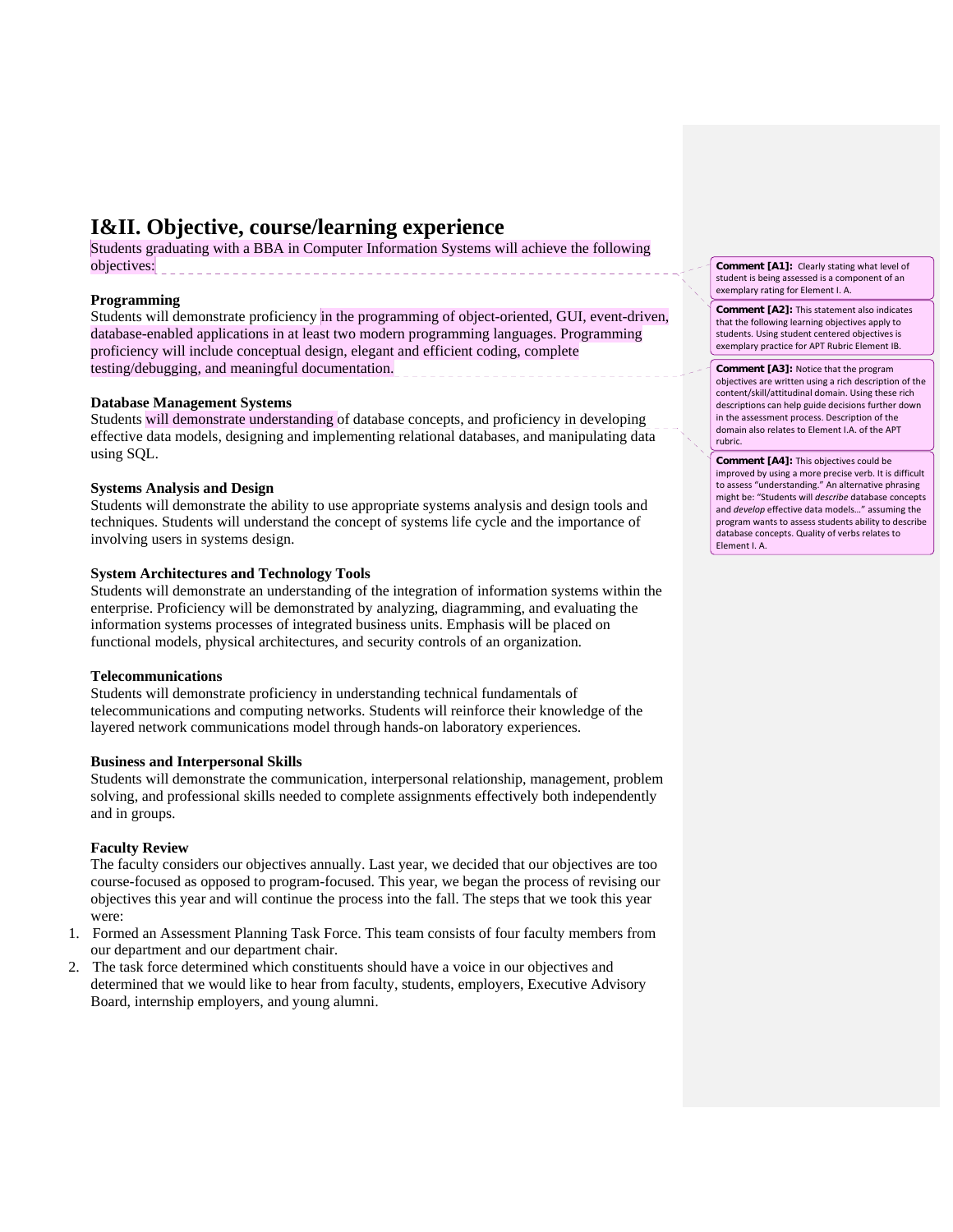- 3. We had a focus group that asked our Executive Advisory Board members which included employers of both our graduates and interns what they would like to see our graduates be able to do after they graduate in three to five years.
- 4. We surveyed our young alumni last year about the skills they needed to have on the job.
- 5. Our faculty will meet this fall and consider results of 3 and 4. We will revise our objectives as necessary based upon our faculty opinions.
- 6. Our goal is to complete the objectives revision by the end of Fall semester 2012. In Spring 2013 once the objectives are revised, we will start the process of revising assessment to meet the new objectives.

## **Computer Information Systems**:

Coverage of Objectives  $0 = No$  Coverage,  $1 = S$  light Coverage,  $2 = Moderate$  Coverage,  $3 =$ Major Coverage

|                                                     | Obj $1$ :<br>Programming | Obj $2:$<br>Database<br>Manageme<br>nt Systems | Obj $3:$<br><b>Systems</b><br>Analysis &<br>Design | Obj 4: System<br>Architectures<br>& Technology<br><b>Tools</b> | Obj 5:<br>Telecomm | Obj 6:<br>Business &<br>Interpersona<br>l skills |
|-----------------------------------------------------|--------------------------|------------------------------------------------|----------------------------------------------------|----------------------------------------------------------------|--------------------|--------------------------------------------------|
| COB204 Computer<br><b>Info Systems</b>              | $\bf{0}$                 | $\overline{c}$                                 | $\overline{c}$                                     | $\overline{c}$                                                 | $\overline{c}$     | $\overline{c}$                                   |
| CIS 221 Principles<br>of Programming                | $\overline{\mathbf{3}}$  | $\overline{0}$                                 | $\overline{0}$                                     | $\bf{0}$                                                       | $\overline{0}$     | $\overline{0}$                                   |
| CIS 301 Operating<br>Sys & Server<br>Admin          | $\overline{0}$           | $\overline{0}$                                 | $\overline{0}$                                     | $\overline{\mathbf{3}}$                                        | $\overline{c}$     | $\overline{c}$                                   |
| CIS 304 Enterprise<br>Architecture                  | $\overline{0}$           | $\overline{0}$                                 | $\overline{c}$                                     | $\overline{\mathbf{3}}$                                        | $\overline{c}$     | $\overline{c}$                                   |
| CIS 320 Computing<br>and Telecomm                   | $\overline{0}$           | $\overline{0}$                                 | $\overline{0}$                                     | $\overline{\mathbf{0}}$                                        | $\overline{3}$     | $\overline{c}$                                   |
| CIS 330 Database                                    | $\overline{2}$           | 3                                              | $\overline{2}$                                     | $\overline{c}$                                                 | $\mathbf{1}$       | $\overline{c}$                                   |
| <b>CIS 331</b><br>Intermediate<br>Programming       | $\overline{\mathbf{3}}$  | $\overline{c}$                                 | $\overline{c}$                                     | $\overline{c}$                                                 | $\overline{0}$     | $\overline{c}$                                   |
| CIS 454 Systems<br>Analysis & Design                | $\overline{0}$           | $\overline{c}$                                 | $\overline{\mathbf{3}}$                            | $\overline{c}$                                                 | $\overline{0}$     | $\overline{\mathbf{3}}$                          |
| CIS 484 Info Sys<br>Development &<br>Implementation | $\overline{\mathbf{3}}$  | $\overline{\mathbf{3}}$                        | $\overline{3}$                                     | $\overline{\mathbf{3}}$                                        | $\overline{1}$     | $\overline{\mathbf{3}}$                          |

**Comment [A5]:** This chart shows what courses map to which objectives. In addition, the chart also indicates the degree to which the objectives are covered in each course. Including the degree of alignment between the student learning outcomes is excellent assessment practice. Alignment of courses to objectives corresponds to Element II of rubric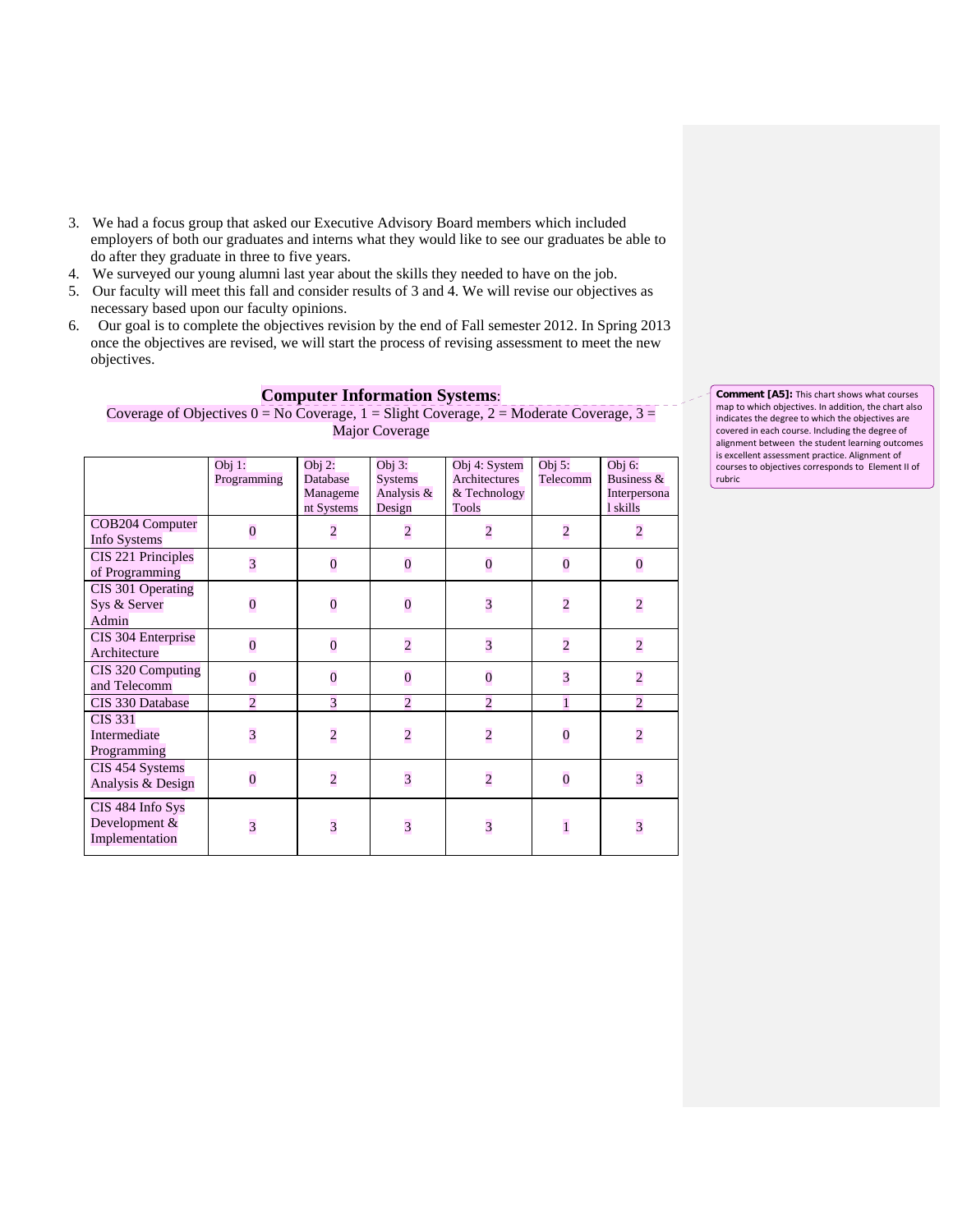# **III. Evaluation/Assessment Methods**

The BBA program in Computer Information Systems uses several methods for its assessment. This table summarizes the process involving these methods. More detail about the methodology follows the table. In 2010-2011, the CIS faculty agreed to and adopted an expected result of 70% of students being proficient in all areas. We will reconsider whether this is realistic in our revision of assessment next year.

Our assessment methods have become very complex. We met with Chris Coleman and Bo Bashkov, representatives from CARS, and asked them about simplification. They gave us several guidelines that we will use as we begin to revise our assessment next year.

They suggested that all assessments do not have to be done every year. This year, we did not conduct two of our indirect assessment surveys (K and L below.)

|               | <b>Assessment</b><br><b>Method</b>          | <b>Corresponds to</b><br>which objective(s)                                     | Type of<br><b>Measure</b> | <b>Data Collection</b>                                                                                                         | <b>Expected Results</b>                                                                                                                                                                               | Comment [A6]: The following table shows what                                                                                                                                                                                                                                                                                                                                                                                                              |
|---------------|---------------------------------------------|---------------------------------------------------------------------------------|---------------------------|--------------------------------------------------------------------------------------------------------------------------------|-------------------------------------------------------------------------------------------------------------------------------------------------------------------------------------------------------|-----------------------------------------------------------------------------------------------------------------------------------------------------------------------------------------------------------------------------------------------------------------------------------------------------------------------------------------------------------------------------------------------------------------------------------------------------------|
| $\mathbf{A}$  | Assessment Day<br>Test                      | $1$ (programming)<br>2 (database)<br>3(SAD)<br>4 (Architecture)<br>5 (Telecomm) | Direct                    | Examination of all junior<br>and senior CIS majors on<br>assessment day                                                        | Major revisions<br>were done to this<br>test this year. A<br>preliminary analysis<br>was done for this<br>report. Results will<br>be further analyzed<br>over the summer<br>and reported next<br>year | measures will be used, which objectives they tie to,<br>and whether they are direct or indirect measures.<br>Explicitly indicating the alignment between<br>objectives and measures relates to Element III. A.<br><b>Comment [A7]: Notice that all objectives are</b><br>assessed using at least one direct measure of<br>student learning. Having each objective assessed by<br>at least one direct measure is exemplary practice for<br>Element III. B. |
| B             | Embedded<br>assessment in<br><b>CIS221</b>  | 1 (programming)                                                                 | Direct                    | Based upon final<br>exams/Course embedded                                                                                      | 70% of students will<br>be proficient based<br>upon redesign of<br>course in 2010 and<br>additional hands-on<br>activities in Spring<br>2012                                                          |                                                                                                                                                                                                                                                                                                                                                                                                                                                           |
| $\mathcal{C}$ | Embedded<br>assessment in<br><b>CIS331</b>  | 1 (programming)                                                                 | Direct                    | Skills and concepts based<br>upon quizzes.<br>Development skills based<br>upon programming<br>assignments. Course<br>embedded. | 70% of students will<br>be proficient based<br>upon changes made<br>in Spring 2010.                                                                                                                   | Comment [A8]: The chart also provides<br>expected results for each assessment measure. Brief<br>rationale supporting these desired results are                                                                                                                                                                                                                                                                                                            |
| D             | Embedded<br>assessment in<br><b>CIS454</b>  | 3 (Systems Analysis<br>and Design)                                              | Direct                    | Based upon all problem<br>solving problems on the<br>three exams                                                               | 70% of students will<br>be proficient based<br>upon changes in Fall<br>2011.                                                                                                                          | provided subsequently. This aspect of the APT<br>corresponds to Element III C.                                                                                                                                                                                                                                                                                                                                                                            |
| $\mathbf E$   | Embedded<br>assessment in<br><b>CIS301</b>  | 4 (Architecture)                                                                | Direct                    | Based upon selected<br>problems on the final<br>exam                                                                           | 70% of students will<br>be proficient                                                                                                                                                                 |                                                                                                                                                                                                                                                                                                                                                                                                                                                           |
| $\mathbf F$   | Embedded<br>assessment in<br><b>CIS 320</b> | 5 (Telecomm)<br>6 (Interpersonal<br>skills)                                     | Direct                    | Based upon selected<br>problems on the final<br>exam.<br>Based upon peer<br>evaluations on a group                             | 70% of students will<br>be proficient based<br>upon redesign in<br>2011-2012.                                                                                                                         |                                                                                                                                                                                                                                                                                                                                                                                                                                                           |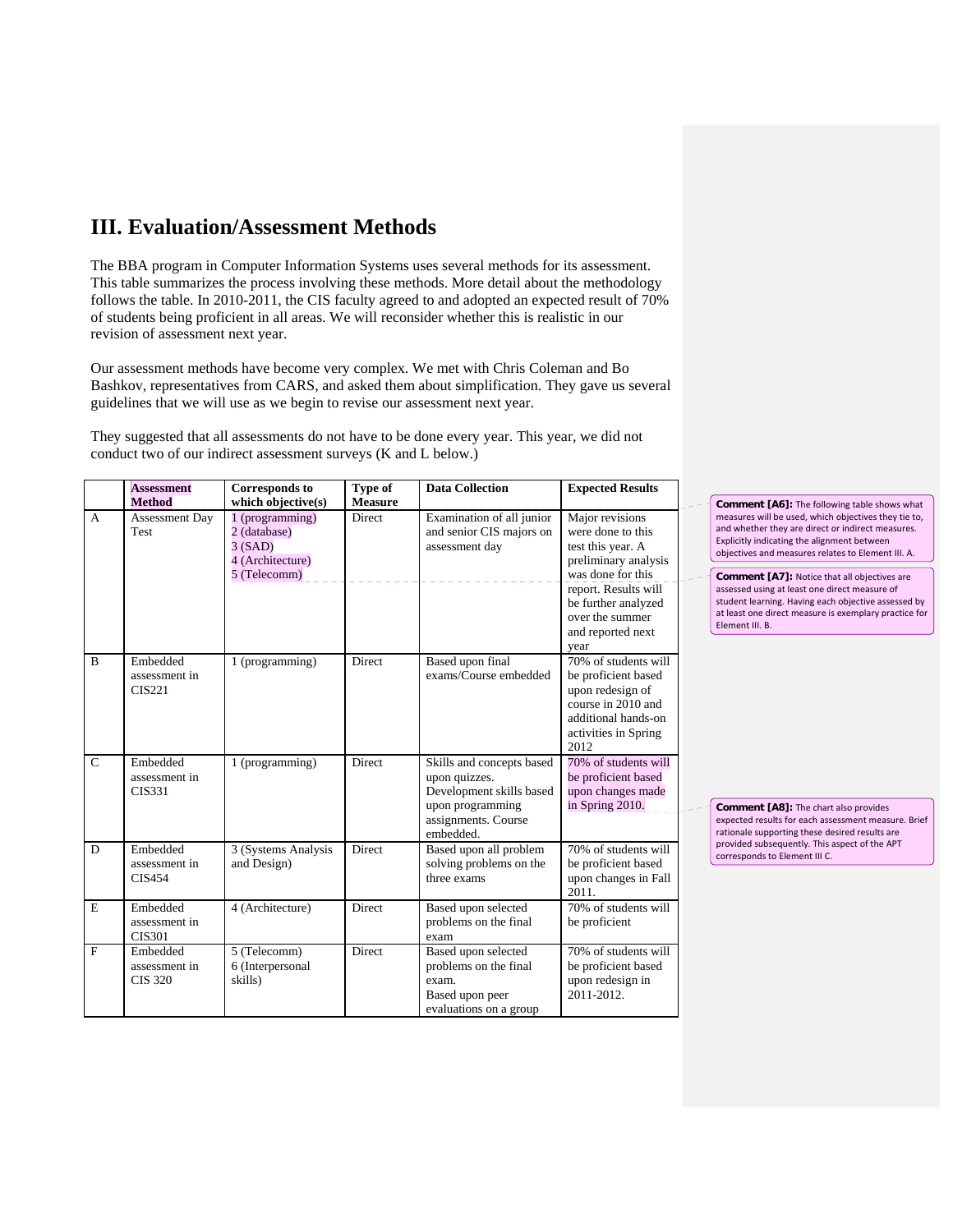|              |                                                    |                                                                                              |               | project                                                                                           |                                                                                                                                              |
|--------------|----------------------------------------------------|----------------------------------------------------------------------------------------------|---------------|---------------------------------------------------------------------------------------------------|----------------------------------------------------------------------------------------------------------------------------------------------|
| G            | Writing<br>rubric CIS 454                          | 6 (Writing)                                                                                  | <b>Direct</b> | Random sample of<br>students based upon 1<br>writing assignment.<br>Course embedded.              | 70% of students will<br>be proficient based<br>upon improvements<br>in teaching writing<br>throughout<br>curriculum                          |
| H            | Global problem<br>solving rubric<br><b>CIS 454</b> | 6 (Global problem<br>solving)                                                                | <b>Direct</b> | Random sample of<br>students based upon 1<br>writing assignment.<br>Course embedded.              | 70% of students will<br>be proficient based<br>upon coverage of<br>global problem<br>solving in COB204,<br>CIS 304, CIS330,<br>and CIS 454   |
| $\mathbf I$  | Focus group of<br>graduating<br>seniors            | Curriculum.<br>advising, facilities<br>and major                                             | Indirect      | Focus group with a group<br>of graduating seniors                                                 | This assessment was<br>done in April and<br>results will be<br>analyzed over the<br>summer and<br>reported next year.                        |
| J            | Senior CIS<br><b>Majors Survey</b>                 | Curriculum.<br>advising, facilities<br>and major                                             | Indirect      | Web-based exit survey of<br>graduating CIS majors                                                 | Comments on the<br>curriculum,<br>advising, facilities,<br>and major.                                                                        |
| K            | Alumni Survey                                      | $1 - 6$                                                                                      | Indirect      | Not conducted this year.                                                                          | N/A                                                                                                                                          |
| $\mathbf{L}$ | Senior CIS<br><b>Minors Survey</b>                 | Curriculum,<br>advising, facilities<br>and major                                             | Indirect      | Not conducted this year.                                                                          | N/A                                                                                                                                          |
| M            | Embedded<br>Assessment in<br><b>CIS 304</b>        | 3(SAD)<br>4 (Architecture)<br>5 (Telecomm)                                                   | Direct        | Based upon selected<br>problems on the final<br>exam                                              | 70% of students will<br>be proficient                                                                                                        |
| N            | Embedded<br>assessment in<br><b>CIS484</b>         | 1 (programming)<br>2 (database)<br>3(SAD)<br>4 (Architecture)<br>6 (Interpersonal<br>skills) | <b>Direct</b> | Based upon group<br>projects, individual<br>programming<br>assignments, and<br>individual quizzes | 70% of students will<br>be proficient. CIS<br>484 is the capstone<br>class and this<br>expectation is based<br>upon the entire<br>curriculum |
| $\Omega$     | Embedded<br>assessment in<br>CIS 330               | 2 (database)                                                                                 | Direct        | Based upon homework,<br>in class assignments,<br>tests, and projects                              | 70% of students will<br>be proficient based<br>upon more examples<br>provided in Fall<br>2011.                                               |

## **A. Assessment Day Test**

*General Information/Relationship to Objectives*. The test has been used since 2004. It has undergone revisions every couple of years, with major revisions done this year. Up until this year, the assessment day exam consisted of three different paper instruments, each with 45 questions. This year we moved the test to a Blackboard test which was administered in the Ashby lab. We changed from three versions of the test to a single test with 60 questions. Students had a week to take the exam. These changes were made for several reasons:

**Comment [A9]:** Whereas the previous table provides an overview of the assessment methodology, the following paragraphs provide specific details about the match between objectives and instruments , data collection, reliability and other additional validity information, and expected results (components making up section III of the APT rubric).

\*For space considerations, only information on assessment instrument A is provided.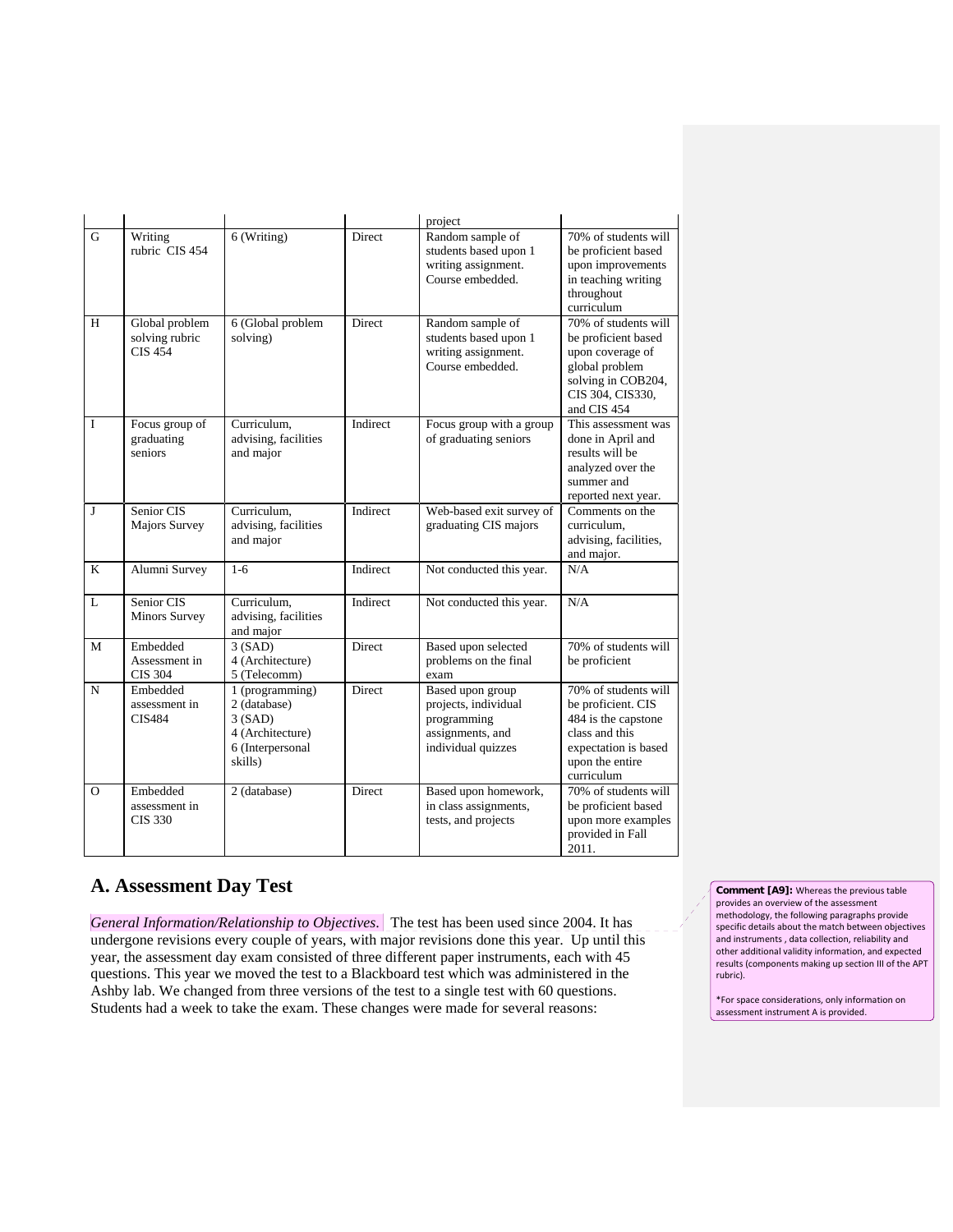- It was becoming increasingly difficult to find a room big enough for all students in our major on Assessment day.
	- Having all students do the same exam made it easier to develop questions.

Having all questions on the same exam made it easier to do reliability calculations.

The test was developed internally by the CIS program faculty to directly correspond directly to sub objectives in each of the first five program objectives. Each test has questions from all five objectives. There are multiple questions per objective and they are spread evenly over the three tests.

For each question, we have categorized the question as either problem solving or terminology. We show the major learning objective and sub-objective. We explain why each of the distracters is wrong. A sample question, the first one for Systems Analysis and Design, is included in the following table. This description is done for each question and has been reviewed by all faculty who teach courses that meet this objective as well as other interested faculty. The faculty reviewed the items and agreed that the items matched the objectives as intended.

#### **SAMPLE ASSESSMENT DAY TEST ITEM**

**SA1**) A local retailer has hired Mary to develop her new information system. The system must be completed in four months (short time period), be very reliable, and the retailer needs to know regularly that the project is on schedule. What development methodology would you recommend to Mary? a. waterfall

b. filtered

c. phased

d. prototyping

*Question Type*: Problem Solving

Revised for 2010 test to be phased instead of prototyping. We had another question on prototyping and phased is the more common methodology.

*Learning Objectives:*

Life Cycle

Compare and contrast systems development methodologies.

 Identify the criteria necessary and select the proper methodology for a given systems development project.

*Explanation of distracters:*

tudent does not understand that waterfall is a very slow methodology.

Student does not understand that filtered is a reporting technique not a development methodology. Student does not understand while prototyping is good for short projects with visibility, it's not good for a very reliable system.

*Data Collection*. All junior and senior CIS majors are required to take the test during a week after assessment. A query is done from the Student Information System to determine who is a junior or senior. All of these students are sent e-mails informing them that they are required to take the test or there will be a hold placed upon their records. The only students excused from the test are those who are classified as a junior but not officially accepted in to the COB and so not officially a CIS major (verified against their transcript,) students who change majors between the time of the query and the time of the test (verified by department,) or students who are away from the campus that semester, usually studying abroad.

**Comment [A10]:** In this paragraph, the program notes that faculty developed items to directly measure aspects of the program objectives, although the alignment is not explicitly provided. Directly developing and/or aligning items to objectives is excellent practice and will help guide interpretation of test scores in reference to the objectives. Including an item to objective alignment within the report is a component of receiving an exemplary rating for Element III. A.

**Comment [A11]:** The description and presentation of a sample item of the Assessment Day Test indicates that the instrument provides a direct measure of skills associated with the objectives listed in Table 2 (Element III. B).

**Comment [A12]:** This statement clearly specifies the students being assessed. Because all graduating students in the program are assessed (along with juniors) by the instruments, the sample is inherently representative of the graduating students (Element III. D). Obtaining a consensus of students is certainly not a requirement. However, the sample used for assessments should be representative of the population of students about whom inferences are .<br>to made.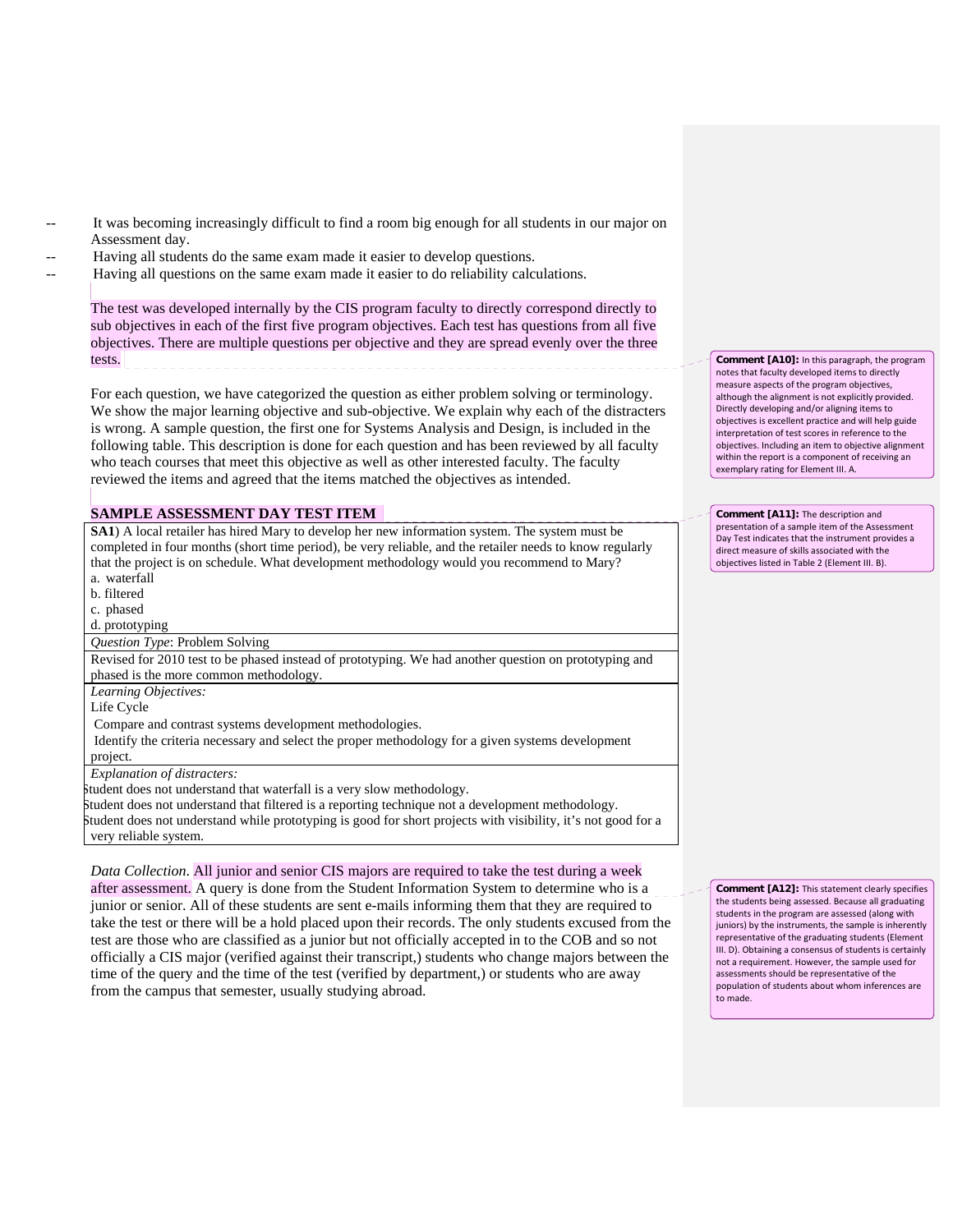This spring, 204 CIS juniors and seniors took the test either on assessment day or in make-up sessions that followed.

#### *Reliability Calculations:*

Cronbach's alpha for all 60 questions on the Assessment exam calculated as .45. For each of the areas, the Cronbach's alpha was:

 Architecture: 12 questions Cronbach's alpha: .33 Database: 12 questions Cronbach's alpha: .08 Programming language: 15 questions, Cronbach's alpha: .23 Systems Analysis: 10 questions, Cronbach's alpha .47 Telecommunications: 11 questions, Cronbach's alpha .05

We will discuss these reliability estimates with CARS in the fall.

*Expected Results for Current Year (Spring 2012)*.

Students who have completed the class will do better than those who have not or who are currently enrolled. Seniors will do better than juniors. Results will improve since last year because of the effort we made to improve the questions on the exam.

# **IV. Objective Accomplishments/Results**

## **A. Assessment Day Test**

Any comparison of 2012 scores with earlier year's scores should be made with caution since the test was substantially different in 2012. Many questions carried over from prior years but there were more questions and all questions were answered by all students. The test was also changed from paper-based to online and given in a lab without faculty supervision. In addition, architecture is not reported prior to 2012 because the assessment was of distinctly different concepts.

*Analysis of Juniors versus Seniors:*

| Objective               | <b>Juniors</b> |      |      | <b>Seniors</b> |      |      | <b>Juniors</b><br>lower than<br>senior |
|-------------------------|----------------|------|------|----------------|------|------|----------------------------------------|
|                         | 2010           | 2011 | 2012 | 2010           | 2011 | 2012 |                                        |
| <b>Overall Score</b>    |                |      | 28.5 |                |      | 31.5 | Yes                                    |
| Programming             | 52             | 41   | 32.4 | 65             | 54   | 31.6 | No                                     |
| Database                | 42             | 41   | 26.7 | 66             | 58   | 25.9 | No                                     |
| <b>Systems Analysis</b> | 43             | 46   | 38.0 | 56             | 55   | 49.3 | Yes                                    |
| Architecture            | --             | --   | 29.7 | $-$            | --   | 35.7 | Yes                                    |
| Telecommunications      | 32             | 34   | 15.2 | 50             | 43   | 16.9 | Yes                                    |

**Comment [A13]:** Cronbach's alpha is an estimate of internal consistency, or reliability. This corresponds to APT Element III. E. Providing information about test reliability and validity allows one to better understand the degree to which they can trust inferences made from assessment results. Higher values reflect greater internal consistency on a measure. This program may wish to examine their assessment instruments in an attempt to increase the moderate to low reliabilities. Reliability estimates greater than .60 are typically considered acceptable for program assessment.

**Comment [A14]:** Explicit specification of desired results for students along with a brief rationale for some of these expectations. This statement relates to Element III. C.

**Comment [A15]:** IVA. Results are present, directly relate to objectives, are clearly presented, and were derived by the appropriate statistical analyses. These aspects address Elements IV. A and IV. C of the APT rubric.

\*\* For space considerations, only results for assessments A‐D are presented.

**Comment [A16]:** This section provides past iterations of results for multiple years, meeting the criteria of exemplary for Element IV. B.

**Comment [A17]:** This table (and similar ones for the other instruments) clearly illustrates how the results align with the program objectives. This is an important component of Element IV A in the APT rubric.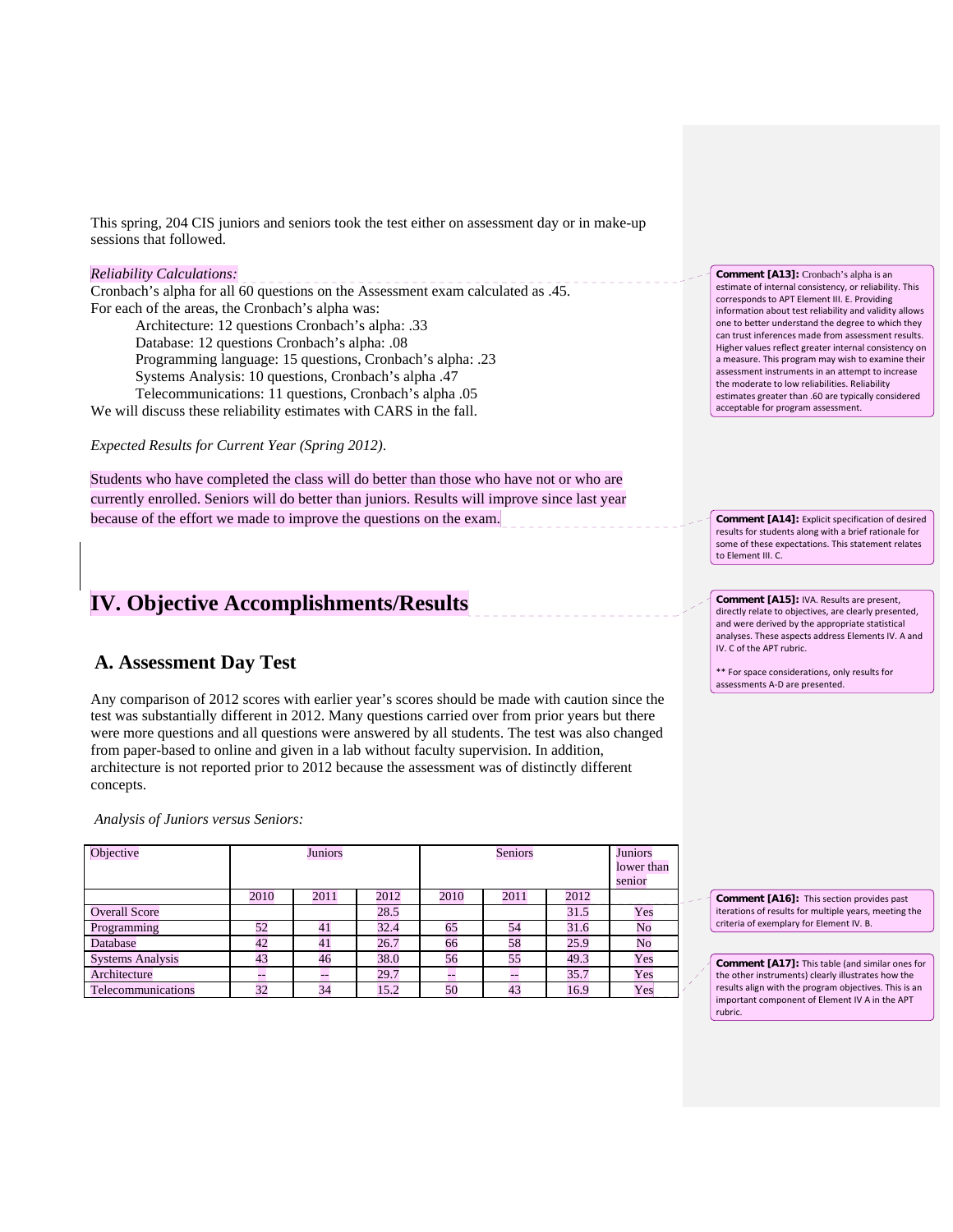*Interpretation of Assessment Day Test: Juniors versus Seniors*. As expected, overall junior scores averaged lower than seniors. Systems Analysis which is a course taken in the senior year was significantly lower. The architecture class which is normally taken as Junior but is reinforced with senior level courses was also significantly lower.

Areas of concern are Programming and Database which are courses traditionally taken as a junior and had slightly higher scores for juniors indicating drop off of knowledge. This had not been true in the past.

Overall percentages were considerably lower than in past years. The questions were similar to prior years so the new format which was an online test and a longer test with less instructor supervision might have contributed to the lower scores. We need to take a look at this to see if we can determine what caused the drop.

These results will be discussed with the CIS faculty in the fall.

#### *Analysis of those who have taken the relevant class versus those who have not:*

| Objective               | Have not taken the<br>relevant course |      | Currently taking<br>the relevant<br>$course*$ |        | Previously taken<br>the relevant<br>course* |         | Course improved<br>score? |
|-------------------------|---------------------------------------|------|-----------------------------------------------|--------|---------------------------------------------|---------|---------------------------|
|                         | 2011                                  | 2012 | 2011                                          | 2012   | 2011                                        | 2012    |                           |
| Programming             |                                       |      |                                               |        |                                             |         |                           |
| $CIS 221**$             |                                       | 29.1 | --                                            | *      | --                                          | $32.0*$ | Yes                       |
| CIS 331                 | 39                                    | 34.1 | 49                                            | $\ast$ | 58                                          | $35.0*$ | Yes                       |
| Database                | 34                                    | 26.5 | 49                                            | 冰      | 63                                          | $26.0*$ | No                        |
| <b>Systems Analysis</b> | 46                                    | 38.0 | 53                                            | $\ast$ | 61                                          | $57.0*$ | Yes                       |
| Architecture            |                                       | 20.8 | --                                            | $\ast$ | --                                          | $34.4*$ | Yes                       |
| Telecommunications      | 34                                    | 13.6 | 38                                            | $*$    | 52                                          | $18.2*$ | Yes                       |

- Because of the timing of the test and the timing of this report, the calculation of those students who are currently taking the relevant course could not be made. These students are grouped with those who took the course in past semesters. Since the test is given half-way through the middle of the semester that means that concepts taught later in the course would be lower for those students. This calculation will be corrected in the fall.
- \*\* CIS 221 and its effect on scores had not been reported in the past.

*Interpretation of Assessment Day Test: Relevant Course*. As expected, scores were higher for students who have taken the relevant course than those who have not taken the relevant course for all courses except database. The drop in database scores is of serious concern. It may be due to the grouping of students currently in database with those who took the course in the past. We will investigate that further when we recalculate the numbers.

Once again, except in Systems Analysis, overall percentages were substantially lower than in past years.

These results will be discussed with the CIS faculty in the fall.

**Comment [A18]:** The program provides interpretation of the assessment results in the context of the CIS curriculum. The program also identifies areas of concern worth examining in the future. Interpretation of results corresponds to Element IV C.

**Comment [A19]:** This tables is used to investigate the relationship of taking courses to performance on the assessment. This strategy helps answer the difficult question of impact. Plus, this information could be used to provide validity evidence for the test. One would assume that students who have had more coursework geared toward particular learning objectives would score better than those without such experience. If one did not see a difference, then two possible hypotheses are that students are not learning the skills/content implied by an objective or that the measure is inappropriate.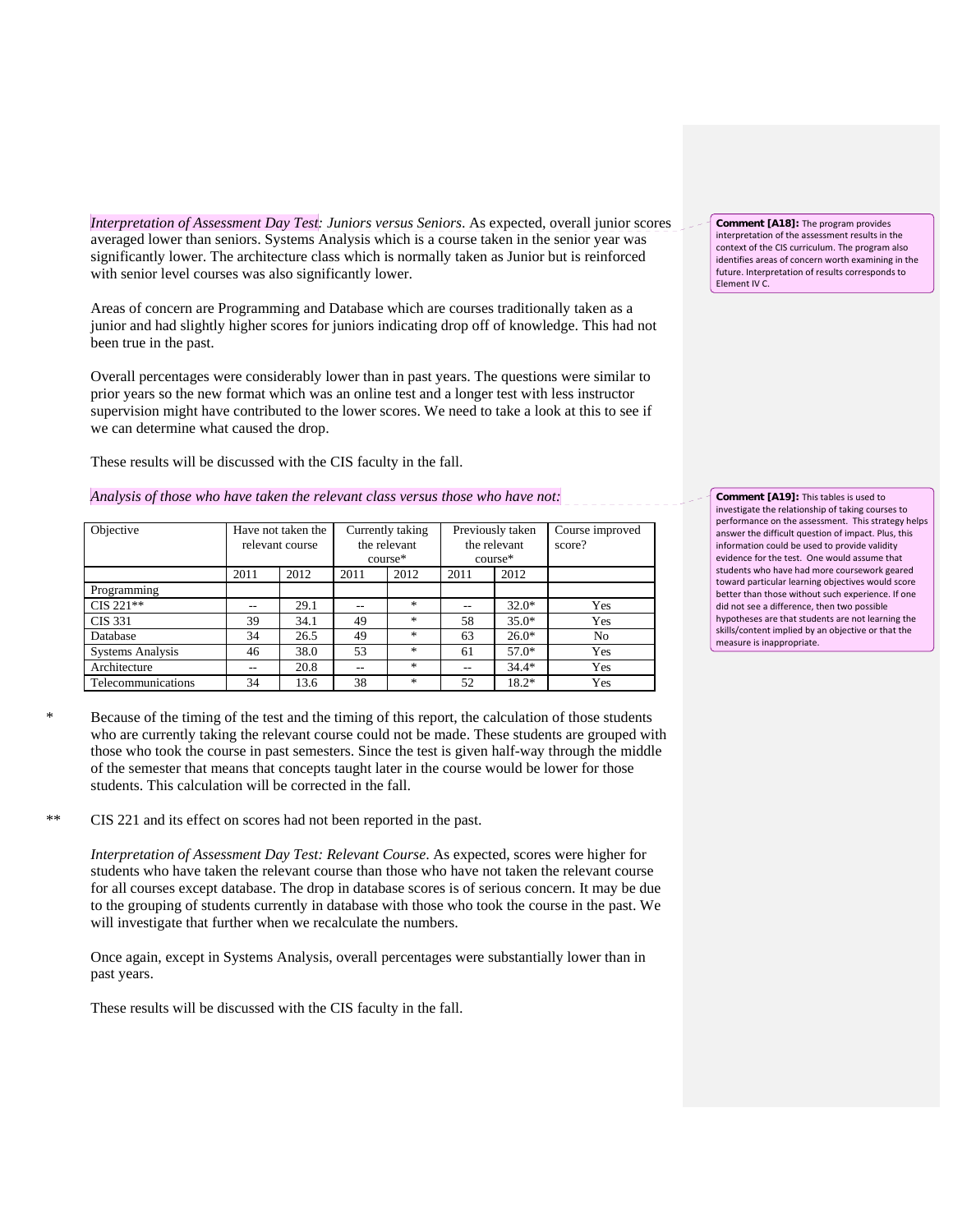# **V. Dissemination**

This report is shared with the CIS faculty, the College of Business faculty, and the administration.

The CIS faculty meets regularly to discuss the results of assessment. All CIS faculty are invited to the meetings but those who teach in the area being assessed are the majority of the attendees. Minutes for all meetings are kept and posted in the CIS & MS faculty Blackboard site.

As noted in Section I, we are in the midst of a long-term redesign of objectives and assessment. This is a faculty-led initiative.

**Comment [A20]:** This section states that the report is shared with the faculty, and the mode and details of communication are clear. This section can be improved by disseminating to other external stakeholders such as advisory committees and conference attendees. Dissemination of assessment results corresponds to Element V.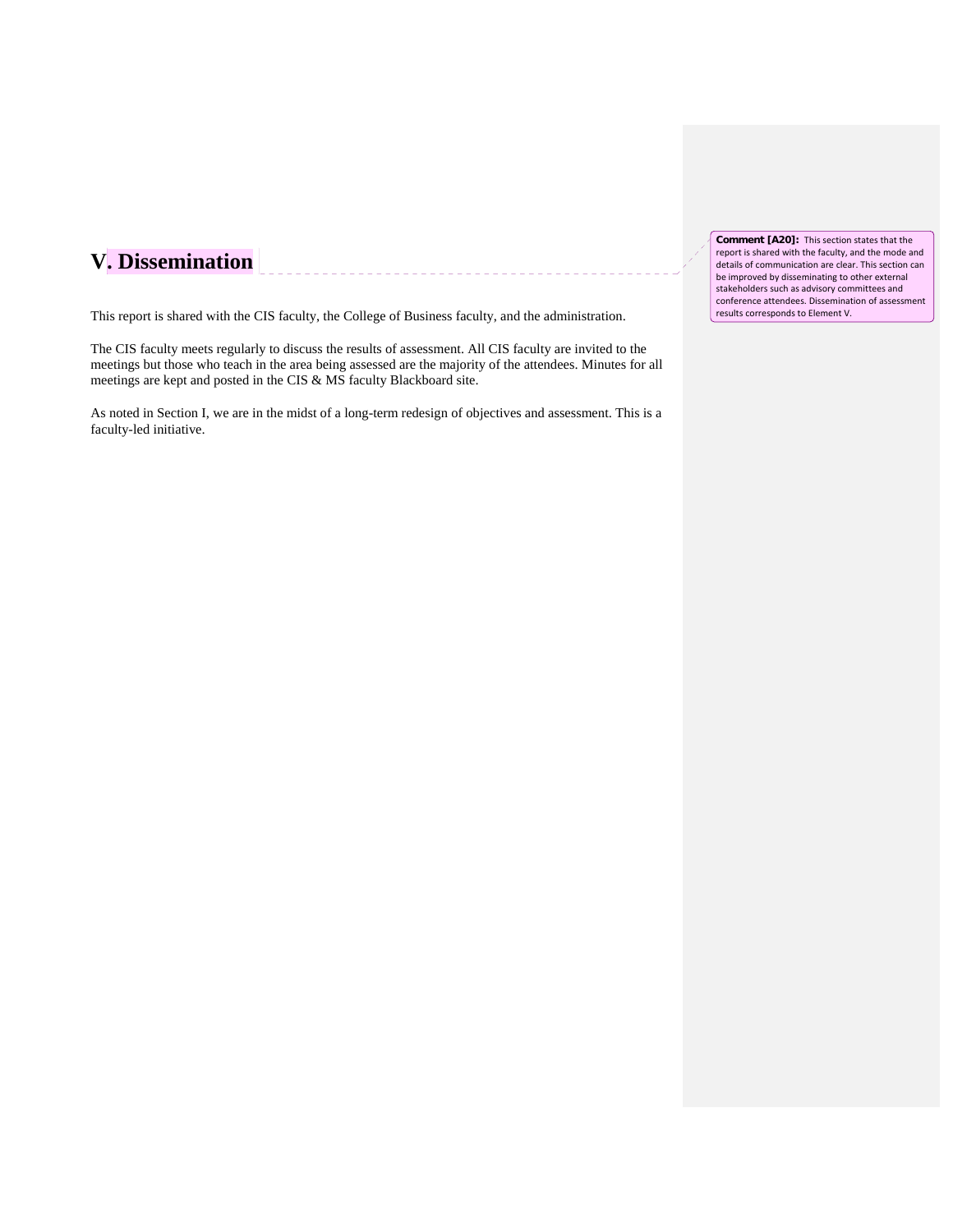# **VI. Uses of evaluation/Assessment Results and Actions Taken**

Some of the changes we have made in the past 3 years or plan in the next year are listed in the table.

| Objective   | <b>Change in Curriculum</b>                                                                                                                                      | Date of                                                                                       | <b>Reason(s)</b> for change                                                                                                                                                                                                                                                                                                                                                                                                                                                                                                                                     |
|-------------|------------------------------------------------------------------------------------------------------------------------------------------------------------------|-----------------------------------------------------------------------------------------------|-----------------------------------------------------------------------------------------------------------------------------------------------------------------------------------------------------------------------------------------------------------------------------------------------------------------------------------------------------------------------------------------------------------------------------------------------------------------------------------------------------------------------------------------------------------------|
|             |                                                                                                                                                                  | change                                                                                        |                                                                                                                                                                                                                                                                                                                                                                                                                                                                                                                                                                 |
| Assessment  | Change in assessment exam                                                                                                                                        | Spring 2012                                                                                   | -- It was becoming increasingly difficult to find<br>a room big enough for all students in our major<br>on Assessment day.<br>--Having all students do the same exam made it<br>easier to develop questions.<br>--Having all questions on the same exam made<br>it easier to do reliability calculations.                                                                                                                                                                                                                                                       |
| Assessment  | Change in assessment<br>practices and objectives                                                                                                                 | This is a<br>multiyear<br>project. In<br>2011-2012, we<br>revisited<br>program<br>objectives. | Our assessment process has become quite<br>complex over time. We would like to simplify<br>assessment and move from a course-oriented<br>assessment to a program-oriented assessment.<br>In order to do this correctly, we are starting<br>with the objectives.<br>We will need to consider whether the 70% goal<br>for each subobjective is realistic. We have a<br>few harder subobjectives which each year fall<br>below that goal. The 70% goal was agreed to<br>across the board in a faculty meeting in 2010<br>but it appears that we should reconsider. |
| Assessment  | Added assessment of CIS<br>minor and embedded<br>assessment of CIS 304, and<br><b>CIS 484</b>                                                                    | Fall 2010 -<br>Spring 2011                                                                    | To provide more complete assessment of the<br>program                                                                                                                                                                                                                                                                                                                                                                                                                                                                                                           |
| Programming | Change in CIS 221 to add<br>pre-reading and more hands-<br>on activities                                                                                         | Spring 2012                                                                                   | To reinforce material                                                                                                                                                                                                                                                                                                                                                                                                                                                                                                                                           |
| Programming | Increase discussion of<br>analysis and inheritance and<br>polymorphism topics to<br>increase the number of<br>students in the Exemplary<br>and Proficient areas. | Fall 2012                                                                                     | Below 70% Goal In Exemplary and Proficient<br>areas (Overall goal of 70% has been met but<br>want to get better)                                                                                                                                                                                                                                                                                                                                                                                                                                                |
| Programming | Change in CIS 484 to<br>concentrate on Web<br>application development<br>instead of desktop<br>application development.<br>Move from Java to .Net with<br>$C#$ . | Fall 2011                                                                                     | CIS Faculty and Executive Advisory Board<br>(EAB) members discussion of programming<br>and trends in industry.                                                                                                                                                                                                                                                                                                                                                                                                                                                  |
| Programming | Increase discussion of<br>inheritance and<br>polymorphism                                                                                                        | Fall 2011                                                                                     | Poor results on this topic in CIS 331 assessment                                                                                                                                                                                                                                                                                                                                                                                                                                                                                                                |
| Programming | Change in CIS 221 to have                                                                                                                                        | Fall 2010                                                                                     | The long time faculty member who had taught                                                                                                                                                                                                                                                                                                                                                                                                                                                                                                                     |

**Comment [A21]:** This table communicates changes in the assessment process itself and to the program based on assessment data. The program has clearly given thoughtful consideration to both. These areas correspond r to Elements VI A and VI B of the APT rubric.

Additional Note: This program's Use of Results section was shared – with permission – to JMU's Academic Council because of its excellence. Particularly noteworthy are examples where changes were made to the program in past years and the assessment results improved thereafter. In other words, the CIS program provides evidence that changes faculty made to the program resulted in documented improvement. Please see the final comment below for an example.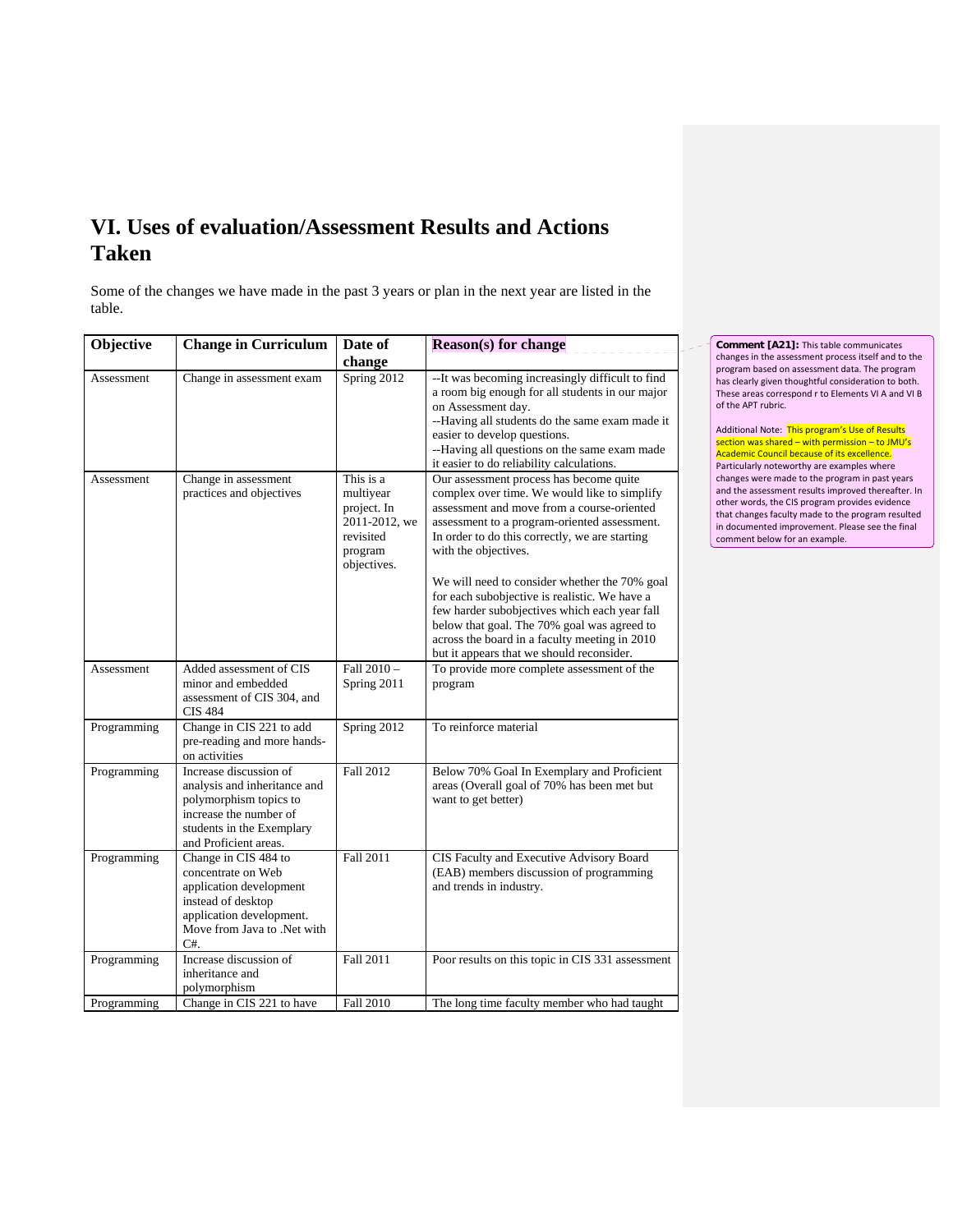|                                          | new objectives. Change in<br>textbook, assignments,<br>quizzes, final exam. Course<br>became a coordinated course<br>with common materials<br>across sections. Many topics<br>that were previously covered<br>in CIS 331 were moved<br>down to CIS 221. |                           | this course retired. Prior assessment results<br>suggested that this course had become too easy.<br>Two faculty members met to revamp the<br>course.                                                                                                                         |
|------------------------------------------|---------------------------------------------------------------------------------------------------------------------------------------------------------------------------------------------------------------------------------------------------------|---------------------------|------------------------------------------------------------------------------------------------------------------------------------------------------------------------------------------------------------------------------------------------------------------------------|
| Programming                              | New course content in CIS<br>484 related to Amazon Web<br>Services and secure<br>eCommerce transactions.                                                                                                                                                | Fall 2010-<br>Spring 2011 | CIS Faculty and EAB members discussion of<br>programming and trends in industry.                                                                                                                                                                                             |
| Programming                              | Change in CIS 331 to cover<br>topics such as temp variables<br>that students did not do well<br>on in 2009 assessment                                                                                                                                   | Spring 2010               | Poor results in these areas on 2009 assessment<br>day exam                                                                                                                                                                                                                   |
| Database                                 | Change in CIS 330 for more<br>hands on activities in the<br>class                                                                                                                                                                                       | Fall 2011                 | To teach material better by providing more<br>examples.                                                                                                                                                                                                                      |
| <b>Systems</b><br>Analysis and<br>Design | Change in the way<br>"Includes/Extends" are<br>taught in Use case Diagrams                                                                                                                                                                              | Spring<br>2012/Fall 2012  | Faculty assessment of CIS 484 projects made<br>CIS 454 instructors realize that there was<br>inconsistencies in the way this was taught<br>across sections. We addressed this<br>inconsistency in Spring. We want to improve<br>the diagrams and will work on that for Fall. |
| Systems<br>Analysis and<br>Design        | Change in CIS 454<br>objectives                                                                                                                                                                                                                         | Planned for<br>Fall 2012. | Objectives are detailed and content-based.<br>Especially the design objectives do not reflect<br>the course as commonly taught.                                                                                                                                              |
| Systems<br>Analysis and<br>Design        | Change in CIS 454<br>objectives. Provide students<br>with a clearer link between<br>course objectives and daily<br>activities.                                                                                                                          | <b>Fall 2011</b>          | Objectives did not accurately reflect course as<br>currently taught.                                                                                                                                                                                                         |
| <b>Systems</b><br>Analysis and<br>Design | Increase weight of projects in<br>the CIS 454 class.                                                                                                                                                                                                    | Fall 2011                 | Students' performance on the second project did<br>not reflect the importance of the project in the<br>class.                                                                                                                                                                |
| Systems<br>Analysis and<br>Design        | Change in CIS 304 to cover<br>workflow diagramming                                                                                                                                                                                                      | Fall 2010                 | Survey of alumni suggested this was a widely<br>used skill                                                                                                                                                                                                                   |
| Systems<br>Analysis and<br>Design        | Change in chapters for<br>Sequence Diagram in CIS<br>454                                                                                                                                                                                                | <b>Fall 2009</b>          | Assessment day exam consistently showed that<br>students were having problems with Sequence<br>Diagrams. We wrote a chapter to supplement<br>the book coverage. The problem went away on<br>the 2010 exam.                                                                   |
| Architecture                             | CIS 304: give feedback on<br>security homework prior to<br>exam                                                                                                                                                                                         | Fall 2012                 | Embedded assessment showed a weakness in<br>this area.                                                                                                                                                                                                                       |
| Architecture                             | Add a lab on Operating<br>System Architecture. Update<br>the questions on assessment.                                                                                                                                                                   | Fall 2012                 | Embedded assessment showed a weakness in<br>this area.                                                                                                                                                                                                                       |
| Architecture                             | Provide simpler enterprise<br>architecture framework to<br>help students understand the<br>big picture of CIS 304                                                                                                                                       | <b>Fall 2011</b>          | Suggestions from Advisory board members                                                                                                                                                                                                                                      |

**Comment [A22]:** One of the hallmarks of a mature assessment is when a program can track the effect of its efforts. In this case, students were having problems with Sequence Diagrams. In response, the faculty wrote a supplemental chapter to address this weakness. In subsequent cohorts, this area was no longer a concern. This improvement was likely due to the intervention (supplemental chapter).

J.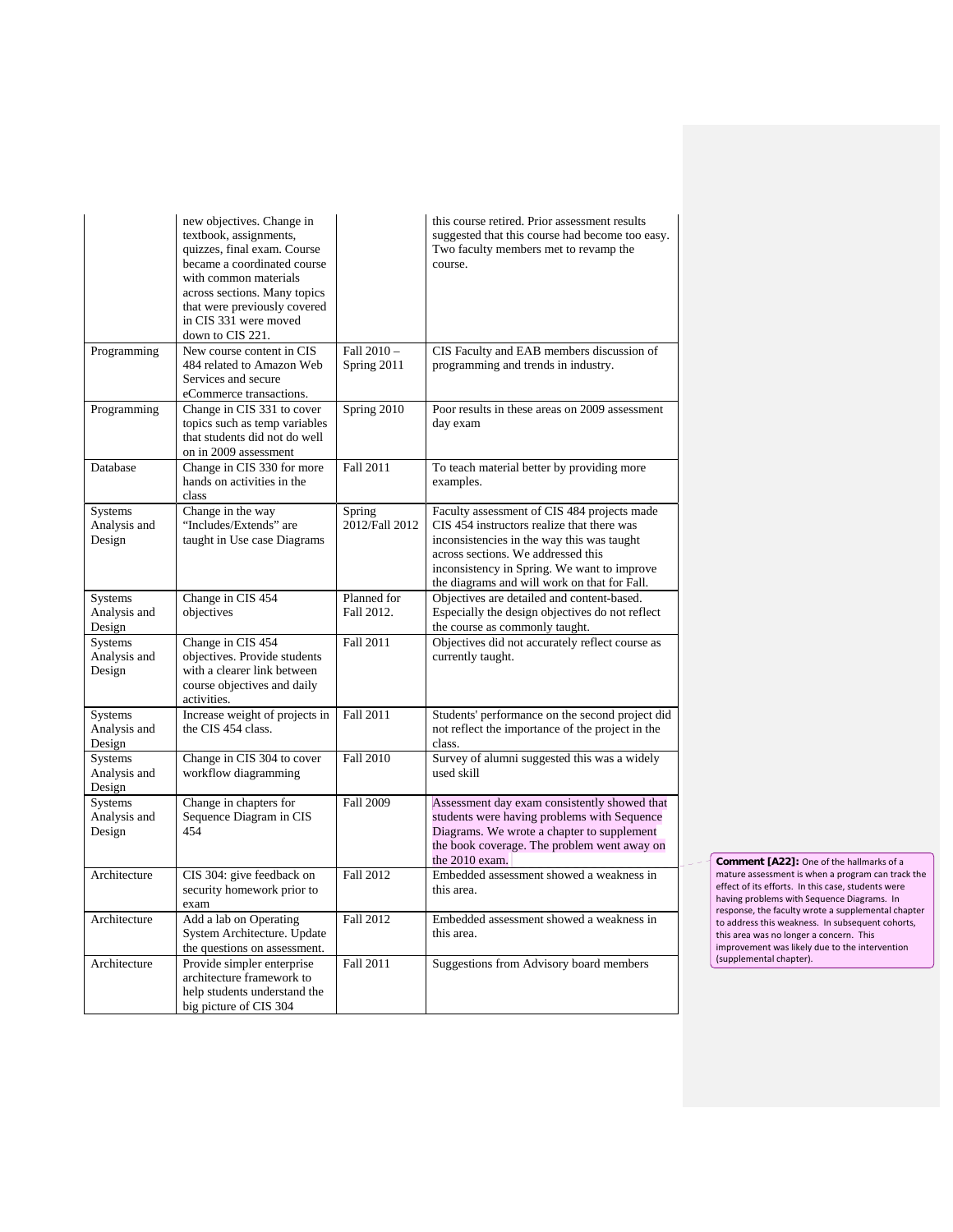| Architecture | Add capacity planning to<br><b>CIS 304</b>                                                                                                                                                                                                                                                                                                                                                                                      | Fall 2011                       | Faculty members teaching the course feel<br>change is necessary to cover the objective of<br>modeling the physical architecture.                                                                                                    |
|--------------|---------------------------------------------------------------------------------------------------------------------------------------------------------------------------------------------------------------------------------------------------------------------------------------------------------------------------------------------------------------------------------------------------------------------------------|---------------------------------|-------------------------------------------------------------------------------------------------------------------------------------------------------------------------------------------------------------------------------------|
| Architecture | Change in architecture<br>curriculum from a very<br>technical hardware/software<br>class (old CIS 304) to an<br>enterprise architecture class<br>(new CIS 304). Objectives<br>were totally rewritten this<br>year.                                                                                                                                                                                                              | Fall 2010-<br>Spring 2011       | Survey of seniors and focus group consistently<br>showed that the course was not providing the<br>skills that were needed in the work place.                                                                                        |
| Telecomm     | The new<br>Telecommunications lab will<br>be used to conduct 3-4 Lab<br>exercises and are working to<br>identify new Lab experiences<br>using the additional<br>capabilities present in the<br>Lab. In addition we may<br>revise some existing Lab<br>exercises to take advantage<br>of the Lab's capabilities.                                                                                                                 | Fall 2012                       | Majors survey and focus group has consistently<br>noted this as a weakness in the program.<br>Lab completed Spring 2012.                                                                                                            |
| Telecomm     | CIS 320 New<br>Telecommunications Lab is<br>being developed and will go<br>live in Fall 2011                                                                                                                                                                                                                                                                                                                                    | Fall 2010 -<br><b>Fall 2011</b> | Majors survey and focus group has consistently<br>noted this as a weakness in the program.                                                                                                                                          |
| Telecomm     | CIS 320 Change textbook<br>and to review the course<br>objectives with the goal of<br>updating them to recognize<br>changes that have occurred<br>in the discipline of<br>Telecommunications,<br>especially in the area of<br>conversion of voice, data,<br>and video. Other updates will<br>reflect changes in security<br>capabilities and strategies as<br>well as new<br>telecommunications<br>technologies and techniques. | Fall 2011-<br>Spring 2012       | $\bullet$<br>Faculty aware of changing<br>telecommunications technology.<br>$\bullet$<br>Focus group showed students wanting<br>more up to date technology.<br>Alumni survey showing amount of<br>$\bullet$<br>security technology. |
| Telecomm     | CIS 320. Revamping of the<br>course project. Changes were<br>made to allow students to<br>gain more hands-on<br>experience researching and<br>building experiments to<br>reinforce their learning of the<br>course objectives. Adjusted<br>the non-hands-on research<br>projects to be more applied<br>in focus; again with the goal<br>of providing students with<br>additional reinforcement of<br>core course concepts.      |                                 | In response to student evaluations and<br>employer surveys                                                                                                                                                                          |